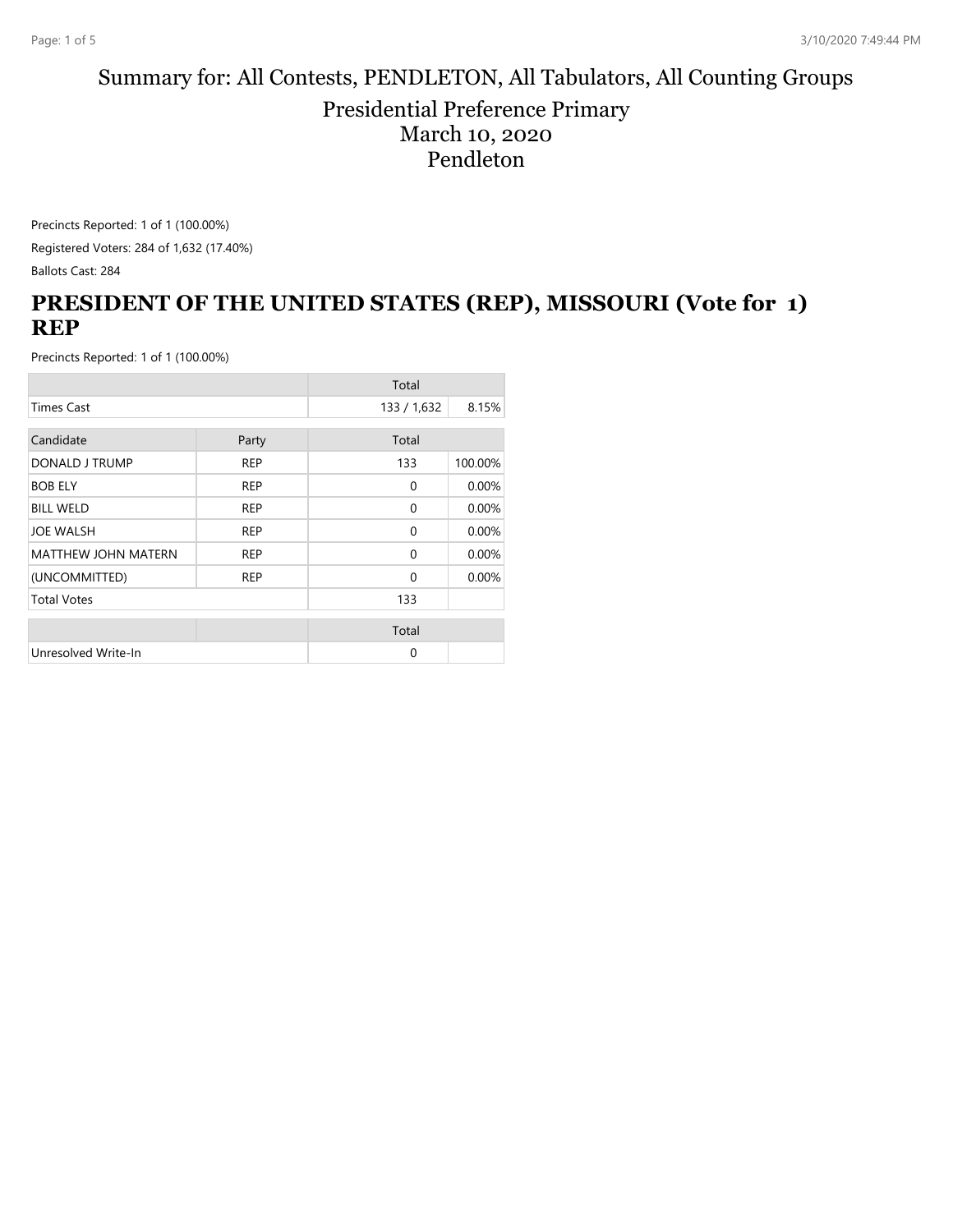# **PRESIDENT OF THE UNITED STATES (DEM), MISSOURI (Vote for 1) DEM**

|                            |            | Total          |          |
|----------------------------|------------|----------------|----------|
| <b>Times Cast</b>          |            | 150 / 1,632    | 9.19%    |
| Candidate                  | Party      | Total          |          |
| <b>AMY KLOBUCHAR</b>       | <b>DEM</b> | $\Omega$       | 0.00%    |
| TOM STEYER                 | <b>DEM</b> | 0              | 0.00%    |
| <b>TULSI GABBARD</b>       | DEM        | $\Omega$       | $0.00\%$ |
| LEONARD J. STEINMAN II     | DEM        | 0              | $0.00\%$ |
| <b>CORY BOOKER</b>         | <b>DEM</b> | 1              | 0.67%    |
| JOSEPH R. BIDEN            | <b>DEM</b> | 100            | 66.67%   |
| ELIZABETH WARREN           | <b>DEM</b> | $\overline{c}$ | 1.33%    |
| PETE BUTTIGIEG             | DEM        | 2              | 1.33%    |
| <b>BERNIE SANDERS</b>      | DEM        | 44             | 29.33%   |
| <b>VELMA STEINMAN</b>      | <b>DEM</b> | 0              | 0.00%    |
| <b>HENRY HEWES</b>         | <b>DEM</b> | $\Omega$       | $0.00\%$ |
| <b>ANDREW YANG</b>         | <b>DEM</b> | 0              | 0.00%    |
| ROQUE DE LA FUENTE         | DEM        | 0              | $0.00\%$ |
| JOHN K. DELANEY            | <b>DEM</b> | $\Omega$       | 0.00%    |
| <b>JULIAN CASTRO</b>       | DEM        | 0              | $0.00\%$ |
| <b>DEVAL PATRICK</b>       | <b>DEM</b> | $\Omega$       | 0.00%    |
| <b>MARIANNE WILLIAMSON</b> | <b>DEM</b> | 0              | 0.00%    |
| <b>MICHAEL BENNET</b>      | DEM        | $\Omega$       | $0.00\%$ |
| MICHAEL R. BLOOMBERG       | DEM        | $\Omega$       | $0.00\%$ |
| <b>STEVE BURKE</b>         | <b>DEM</b> | 0              | $0.00\%$ |
| <b>ROBBY WELLS</b>         | DEM        | $\Omega$       | $0.00\%$ |
| WILLIAM C. (BILL) HAAS     | <b>DEM</b> | 0              | $0.00\%$ |
| (UNCOMMITTED)              | <b>DEM</b> | 1              | 0.67%    |
| <b>Total Votes</b>         |            | 150            |          |
|                            |            | Total          |          |
| Unresolved Write-In        |            | 0              |          |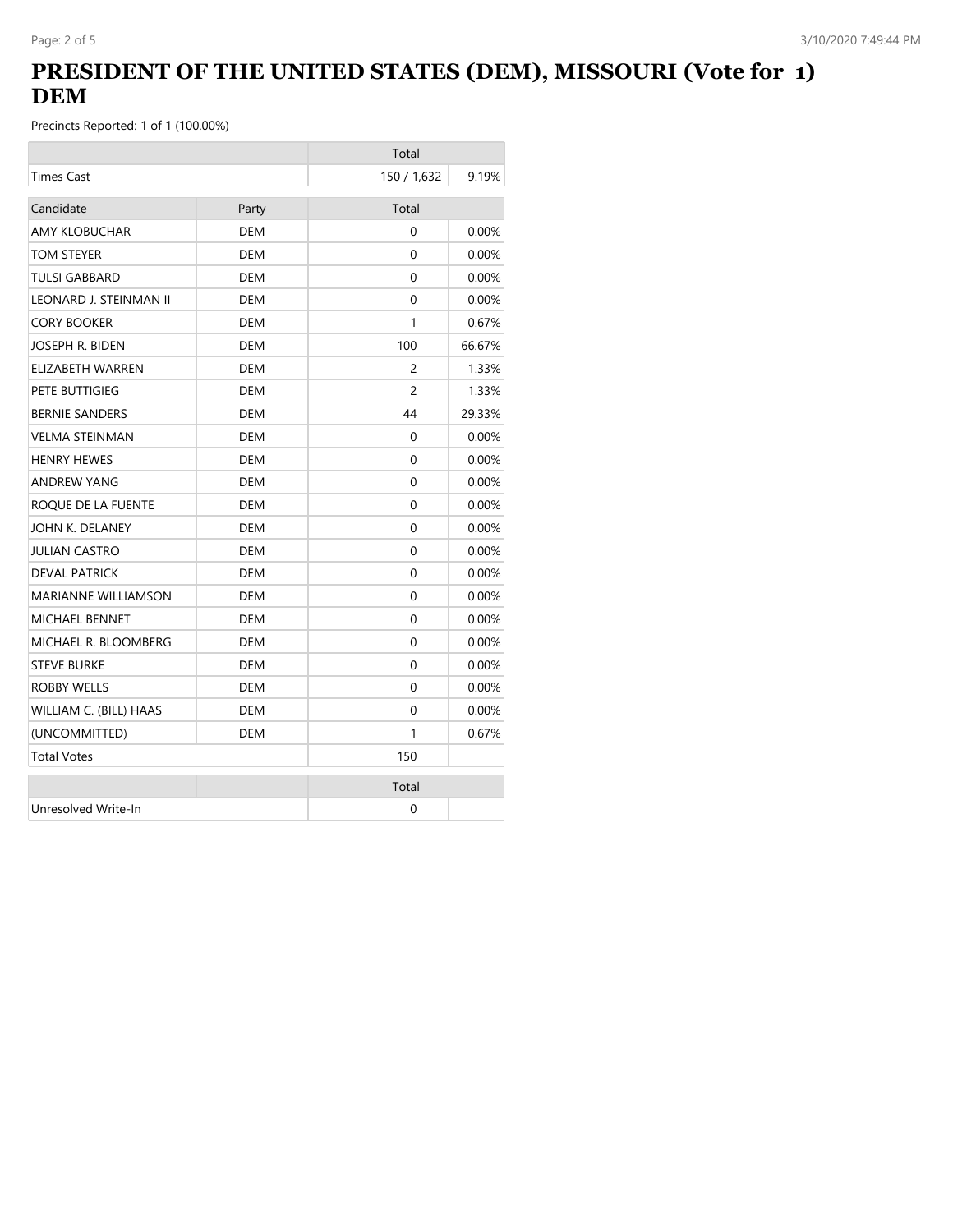# **PRESIDENT OF THE UNITED STATES (LIB), MISSOURI (Vote for 1) LIB**

|                         |       | Total    |         |
|-------------------------|-------|----------|---------|
| Times Cast              |       | 1/1,632  | 0.06%   |
| Candidate               | Party | Total    |         |
| <b>JACOB HORNBERGER</b> | LIB.  | 1        | 100.00% |
| (UNCOMMITTED)           | LIB.  | $\Omega$ | 0.00%   |
| <b>Total Votes</b>      |       | 1        |         |
|                         |       | Total    |         |
| Unresolved Write-In     |       | 0        |         |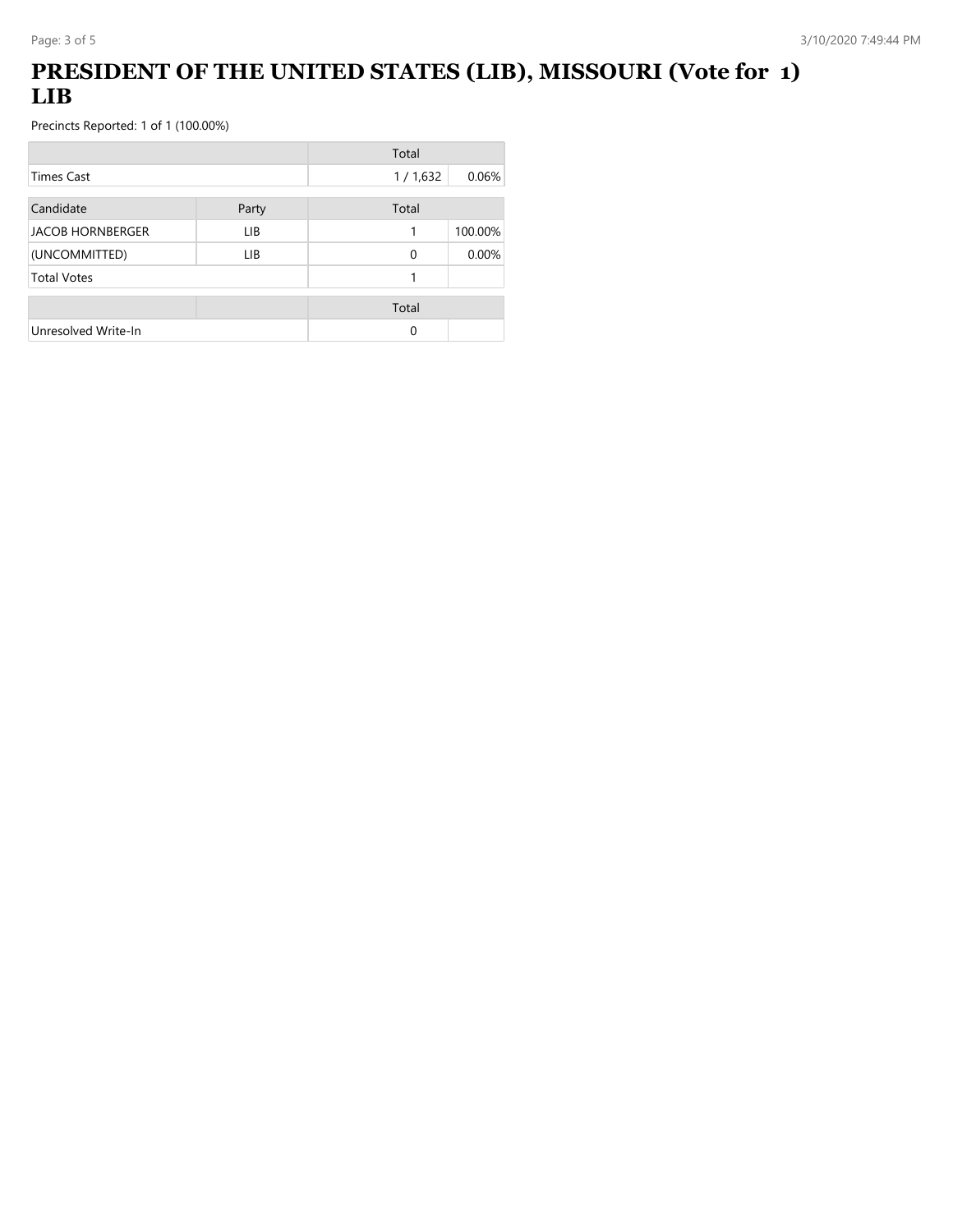## **PRESIDENT OF THE UNITED STATES (GRN), MISSOURI (Vote for 1) GREEN**

|                      |              | Total        |       |
|----------------------|--------------|--------------|-------|
| <b>Times Cast</b>    |              | 0/1,632      | 0.00% |
| Candidate            | Party        | Total        |       |
| <b>HOWIE HAWKINS</b> | GREEN        | $\mathbf{0}$ | N/A   |
| <b>DARIO HUNTER</b>  | <b>GREEN</b> | $\mathbf{0}$ | N/A   |
| <b>DAVID ROLDE</b>   | GREEN        | $\Omega$     | N/A   |
| (UNCOMMITTED)        | GREEN        | $\Omega$     | N/A   |
| <b>Total Votes</b>   |              | $\Omega$     |       |
|                      |              | Total        |       |
| Unresolved Write-In  |              | $\Omega$     |       |